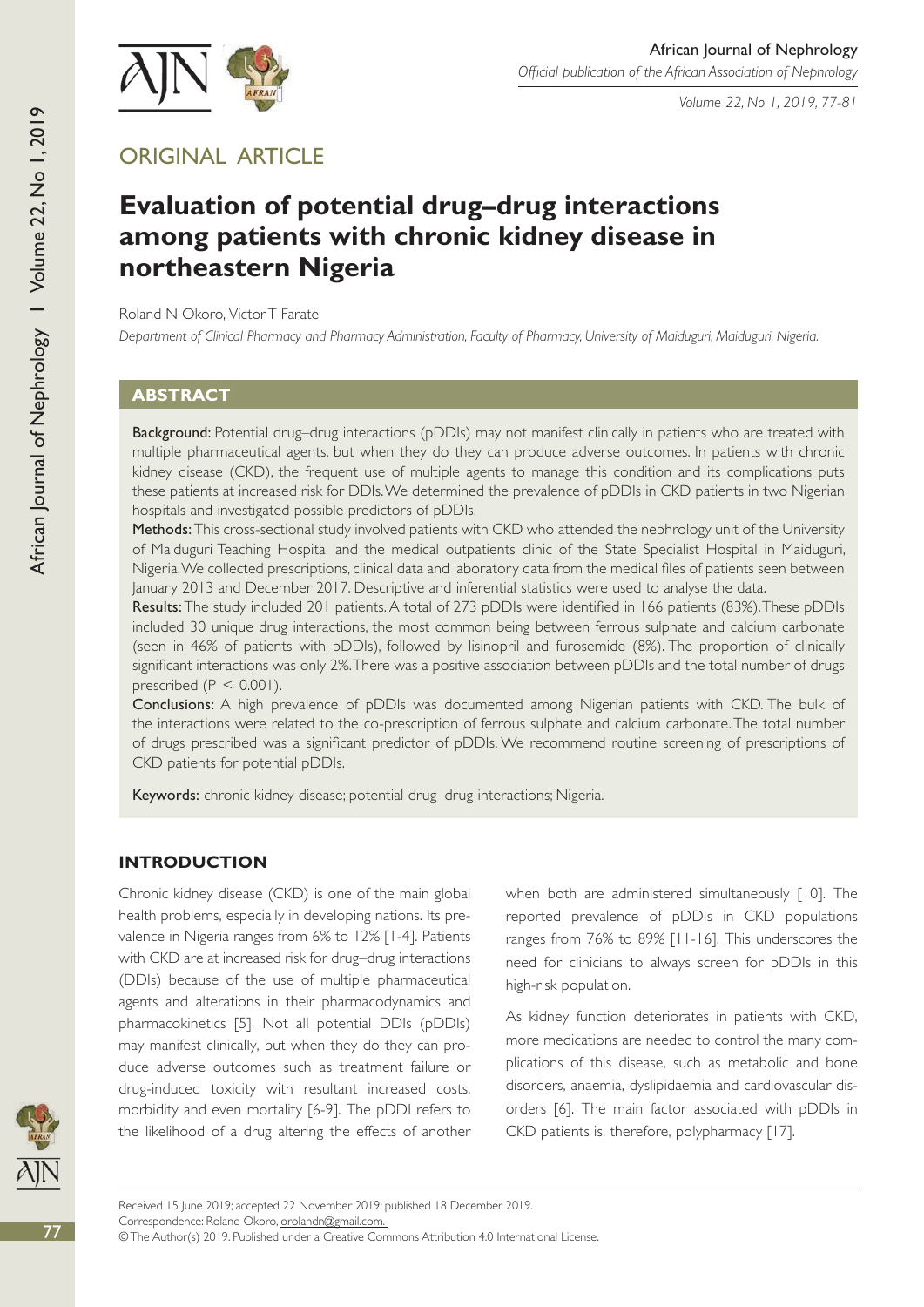An earlier study on pDDIs among CKD patients in the southwestern part of Nigeria reported a high prevalence of 96% [18], while another study from the southeastern part of the country reported a prevalence of 64.0% [17]. We aimed to determine the prevalence and predictors of pDDIs among CKD patients in northeastern Nigeria.

## **METHODS**

This study was a cross-sectional audit of the prescriptions of CKD patients who attended the nephrology unit of the University of Maiduguri Teaching Hospital and the medical outpatients unit of the State Specialist Hospital in Maiduguri, Nigeria, from January 2013 to December 2017. All patients diagnosed with CKD (stages 1–5, including those on dialysis), who had at least two oral medications concurrently prescribed, comprised the study population.

Data extracted from the patients' medical files included their demographic information, concurrent medications, and clinical characteristics such as comorbidities (other chronic diseases) and last recorded serum creatinine. Estimated glomerular filtration rate (eGFR) was calculated from serum creatinine using the Modification of Diet in Renal Disease (MDRD) equation. The eGFR (in mL/ min/1.73 m2) was used to group patients into different CKD stages: stage 1, eGFR  $\geq$  90; stage 2, eGFR 60-89; stage 3a, eGFR 45–59; stage 3b, eGFR 30–44; stage 4, eGFR 15–29; stage 5, eGFR < 15 [19]. Each patient's list of medications was screened using the Omnio® drug interaction checker [20]. The identified pDDIs were graded according to their level of severity. Each pDDI was categorized as "moderate" (use only in special circumstances), "severe" (potential for serious interactions – regular monitoring required or use of alternative medication) or "contraindication" (should be avoided; the risk outweighs the benefit).

Descriptive statistics (frequency, percentage, mean ± standard deviation (SD), range) were used to summarize the data. Comparisons among patients with and without pDDI were performed using the chi-square test for categorical variables and Student's t-test for numerical variables. Multiple linear regression was used to investigate the predictors of pDDIs. A P value < 0.05 was considered statistically significant. Statistical Package for Social Sciences (SPSS) for Windows® version 21.0 (SPSS Inc, Chicago, USA) was used for the analyses.



The Research and Ethics Committees of the study hospitals granted the ethical clearance with approval numbers UMTH/REC/17/118 and SSH/GEN/641.

#### **RESULTS**

Table 1 presents the demographic data of the study population. There were 201 CKD patients included, with 66% being female. Most were between 40–59 years old and the mean age was 49.5 years. Hypertension (35%) was the most common comorbidity encountered and about 70% of the patients were at CKD stage 5. Four hundred and twenty-eight prescriptions containing at least two concurrent prescribed oral medications were examined. Most patients (85%) used 5 or more drugs with a mean of  $5.8 \pm 1.5$  and a range of 2–9 drugs.

Two hundred and seventy-three pDDIs were observed in 166 (83%) patients. The mean number of pDDIs per patient in this group was  $1.4 \pm 1.0$ , with a range of  $1-5$ . The majority (87%) had one or two pDDIs, and only 1.2% had 5 pDDIs (Figure 1).

Of the 273 pDDIs, 98% were of moderate severity, 0.4% were severe interactions, and 1.8% were for contraindicated drug combinations. We identified 30 different drug interacting combinations, ferrous sulphate plus calcium carbonate (in 46%) being the most frequent combination encountered. The prevalence of highly clinically significant interactions was only 1.8%. The pDDIs identified by this study and their potential adverse outcomes are listed in Table 2.

Multiple linear regression analysis (Table 3) revealed a positive relationship between the number of pDDIs and the total number of drugs prescribed  $(P < 0.001)$ .

#### **DISCUSSION**

This study found a high prevalence of pDDIs in our CKD population, with most being of moderate severity and few of high clinical importance. The number of medications prescribed for each patient was a major predictor of pDDIs.

In our study, the prevalence and severity of pDDIs in CKD patients was similar to that reported by an earlier study conducted in the southwestern part of the country [18]. That study also reported a low prevalence of contraindicated drug combinations (0.1%) [18]. A similar prevalence has been reported in India, Palestine and Pakistan [12-14] whereas lower prevalence rates have been reported in Brazil and India (56.9% and 66.8%, respectively) [11,21]. Variations in the prescribing habits of physicians across countries and hospitals could be responsible for this observed difference. Regarding the severity of pDDIs, studies from many countries have reported high rates of pDDIs of moderate severity [11,12,14-16].

The mean number of pDDIs per affected patient recorded by our study is similar to the 1.5 reported in an earlier investigation from the southwestern part of the country [18],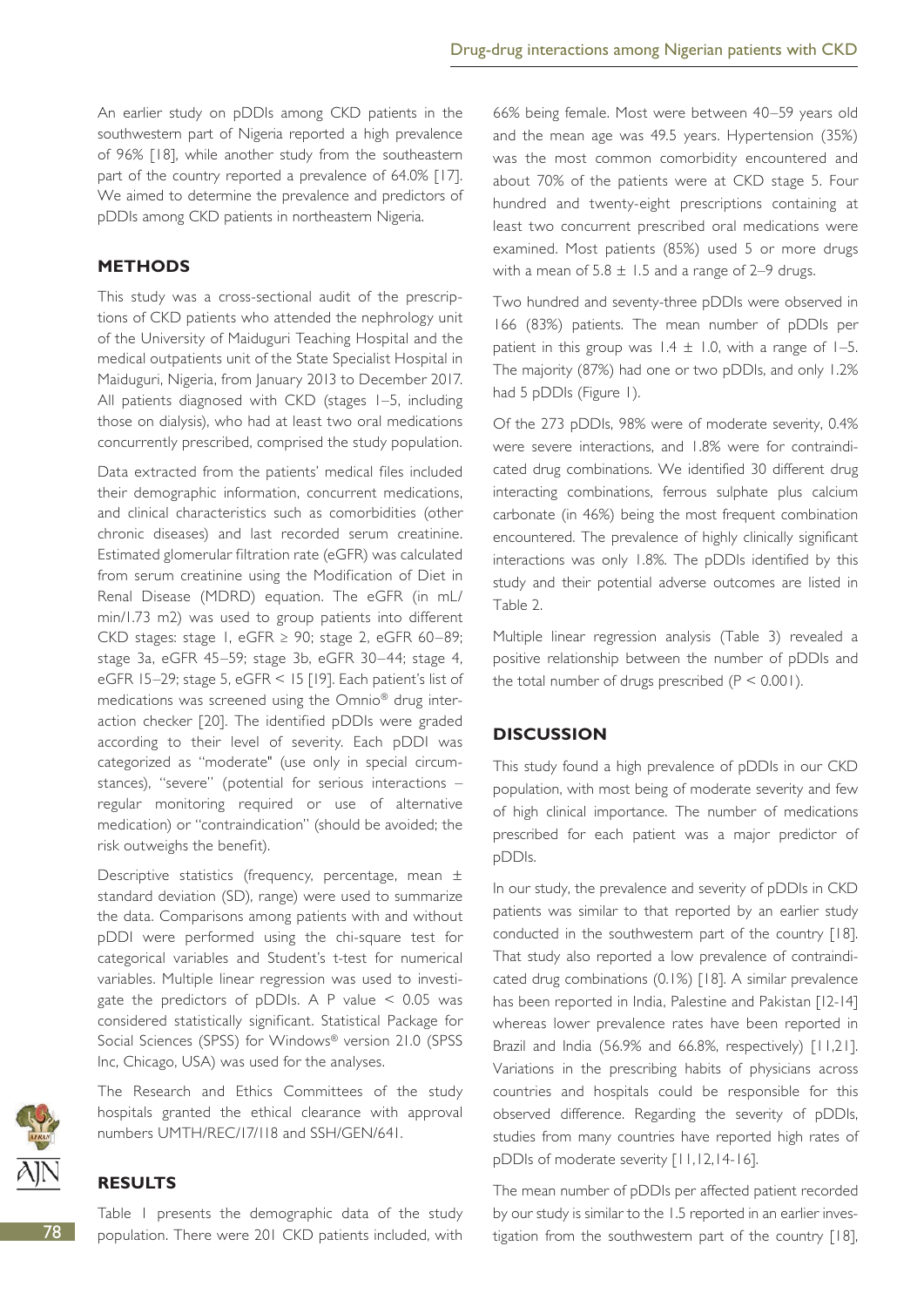| Table 1. Distribution of patients with CKD by occurrence of potential drug-drug interactions (pDDIs). |                               |                             |                              |         |
|-------------------------------------------------------------------------------------------------------|-------------------------------|-----------------------------|------------------------------|---------|
| Variable                                                                                              | All patients<br>$n = 201$ (%) | With pDDIs<br>$n = 166$ (%) | Without pDDIs<br>$n = 35(%)$ | P value |
| Hospital category                                                                                     |                               |                             |                              |         |
| Secondary                                                                                             | 100(49.8)                     | 74 (44.6)                   | 26 (74.3)                    | 0.001   |
| Tertiary                                                                                              | 101(50.2)                     | 92 (55.4)                   | 9(25.7)                      |         |
| Sex                                                                                                   |                               |                             |                              |         |
| Female                                                                                                | 133(66.2)                     | 110(66.3)                   | 23(65.7)                     | 0.950   |
| Male                                                                                                  | 68 (33.8)                     | 56 (33.7)                   | 12(34.3)                     |         |
| Age in years                                                                                          | $49.5 \pm 14.5$               | $48.9 \pm 14.0$             | 52.1 $\pm$ 16.8              | 0.244   |
| CKD stage                                                                                             |                               |                             |                              |         |
| 3                                                                                                     | 19(9.5)                       | 17(10.2)                    | 2(5.7)                       | 0.309   |
| $\overline{4}$                                                                                        | 43 $(21.4)$                   | 38 (22.9)                   | 5(14.3)                      |         |
| 5                                                                                                     | 139 (69.2)                    | 111(66.9)                   | 28 (80.0)                    |         |
| Number of comorbidities                                                                               |                               |                             |                              |         |
| None                                                                                                  | 95 (47.3)                     | 9(5.4)                      | 2(5.7)                       | 0.016   |
| $\mathbf{L}$                                                                                          | 95 (47.3)                     | 71(42.8)                    | 24 (68.6)                    |         |
| $\geq$ 2                                                                                              | 11(5.5)                       | 86(51.8)                    | 9(25.7)                      |         |
| Number of drugs (SD)                                                                                  | 5.8(1.5)                      | 6.1(1.3)                    | 4.5(1.5)                     | < 0.001 |
| Range                                                                                                 | $2 - 9$                       | $3 - 9$                     | $2 - 8$                      |         |





but lower than the range of 2.7–4.1 reported in other studies [12,15,21]. The differences from studies outside Nigeria may relate to variations in the prescribing habits of physicians of different nations.

The most frequent interacting drug combinations identified in our study was calcium carbonate and ferrous sulphate. Concomitant use of calcium may decrease the intestinal absorption of orally administered iron. Therefore, when these two drugs are co-prescribed for CKD patients, physicians and pharmacists should counsel these patients to take the ferrous sulphate at least two hours apart from the calcium carbonate, to prevent this unwanted interaction. This finding is in agreement with some studies [11,16,18], but differs from others, which reported ascorbic acid/cyanocobalamin, calcium carbonate/amlodipine, ferrous sulphate/omeprazole, lisinopril/furosemide, or aspirin/clopidogrel as the most frequent combinations for pDDIs [12-14,17,21].

The number of prescribed medications was a significant predictor of pDDIs in our study, consistent with the results of others [14,17,22]. Physicians prescribing medications for these patients should ensure rational prescribing and avoidance of unnecessary medications to reduce the pill burden and the risk of DDIs in this patient population. The use of clinical decision support systems could assist in this regard. Clinical pharmacists should also screen prescriptions for pDDIs before dispensing medications to CKD patients and, when minor or moderate interactions are detected, patients should be counselled on how to separate the administration of the drugs that are involved.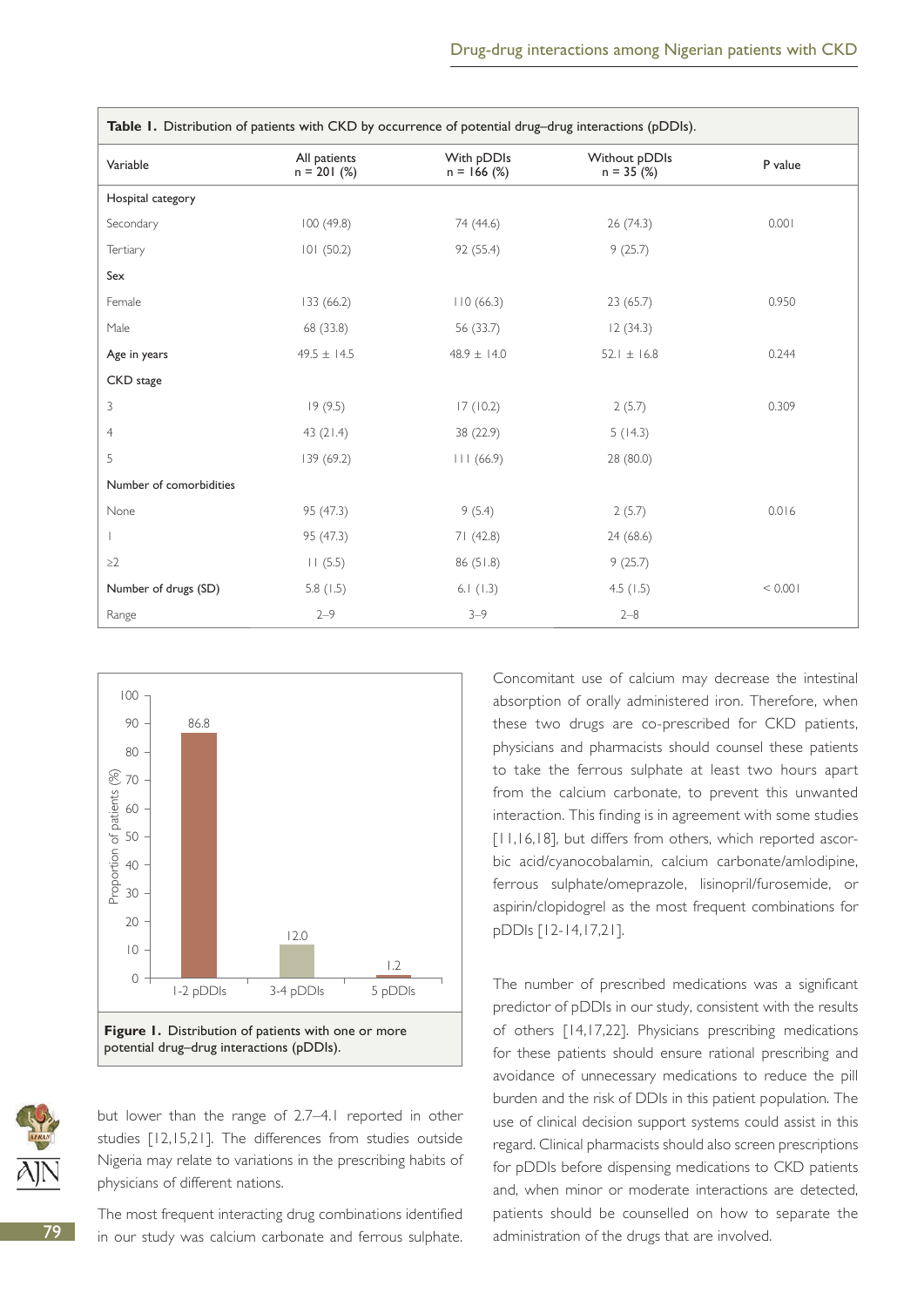| <b>rable 2.</b> Fotential drug-drug interactions among patients with chronic kidney disease. |                                    |           |                                                                                         |  |  |  |
|----------------------------------------------------------------------------------------------|------------------------------------|-----------|-----------------------------------------------------------------------------------------|--|--|--|
| Severity level                                                                               | Object drug_precipitant drug       | n(%)      | Potential adverse outcomes                                                              |  |  |  |
| Contraindication <sup>®</sup><br>$N = 5(1.8%)$                                               | coartem_ciprofloxacin              | 5(1.8)    | Increased risk of QTc-interval prolongation and<br>life-threatening cardiac arrhythmias |  |  |  |
| Severe<br>$N = 1$ (0.4%)                                                                     | erythromycin_amlodipine            | (0.4)     | Increased risk of hypotension, shock, acute kidney<br>failure, and sudden death         |  |  |  |
| Moderate<br>$N = 267(97.8%)$                                                                 | ferrous sulphate_calcium carbonate | 125(45.8) | Decreased absorption of iron                                                            |  |  |  |
|                                                                                              | lisinopril_furosemide              | 21(7.7)   | Severe postural hypotension                                                             |  |  |  |
|                                                                                              | captopril_furosemide               | 18(6.6)   | Severe postural hypotension                                                             |  |  |  |
|                                                                                              | captopril_spirinolactone           | 18(6.6)   | Hyperkalaemia                                                                           |  |  |  |
|                                                                                              | ciprofloxacin_ferrous sulphate     | 14(5.1)   | Decreased effectiveness of ciprofloxacin                                                |  |  |  |
|                                                                                              | ferrous sulphate_antacid           | 14(5.1)   | Decreased absorption of iron                                                            |  |  |  |
|                                                                                              | methyldopa_ferrous sulphate        | 10(3.7)   | Decreased efficacy of methyldopa                                                        |  |  |  |
|                                                                                              | ciprofloxacin_calcium carbonate    | 7(2.6)    | Decreased effectiveness of ciprofloxacin                                                |  |  |  |
|                                                                                              | lisinopril_aspirin                 | 7(2.6)    | Decreased antihypertensive effects of lisinopril                                        |  |  |  |
|                                                                                              | diclofenac_furosemide              | 5(1.8)    | Decreased antihypertensive and diuretic<br>actions of furosemide                        |  |  |  |
|                                                                                              | lisinopril_spirinolactone          | 4(1.5)    | Hyperkalaemia                                                                           |  |  |  |
|                                                                                              | ciprofloxacin_antacid              | 3(1.1)    | Decreased effectiveness of ciprofloxacin                                                |  |  |  |
|                                                                                              | captopril_aspirin                  | 2(0.7)    | Decreased antihypertensive effects of captopril                                         |  |  |  |
|                                                                                              | captopril_diclofenac               | 2(0.7)    | Decreased antihypertensive effects of captopril and<br>deterioration of renal clearance |  |  |  |
|                                                                                              | levofloxacin_ferrous sulphate      | 2(0.7)    | Decreased effectiveness of levofloxacin                                                 |  |  |  |
|                                                                                              | lisinopril_torsemide               | 2(0.7)    | Severe postural hypotension                                                             |  |  |  |
|                                                                                              | losartan furosemide                | 2(0.7)    | Severe postural hypotension                                                             |  |  |  |
|                                                                                              | atenolol_nifedipine                | (0.4)     | Increased toxic effects of both drugs                                                   |  |  |  |
|                                                                                              | atenolol_prazocin                  | (0.4)     | Increased hypotensive action of prazocin                                                |  |  |  |
|                                                                                              | cefuroxime_calcium carbonate       | (0.4)     | Decreased efficacy of cefuroxime                                                        |  |  |  |
|                                                                                              | ciprofloxacin_multivitamins        | (0.4)     | Decreased effectiveness of ciprofloxacin                                                |  |  |  |
|                                                                                              | digoxin_furosemide                 | (0.4)     | Increased arrhythmias                                                                   |  |  |  |
|                                                                                              | levofloxacin calcium carbonate     | (0.4)     | Decreased effectiveness of levofloxacin                                                 |  |  |  |
|                                                                                              | levofloxacin_multivitamins         | (0.4)     | Decreased effectiveness of levofloxacin                                                 |  |  |  |
|                                                                                              | lisinopril_diclofenac              | (0.4)     | Decreased antihypertensive effects of lisinopril                                        |  |  |  |
|                                                                                              | lisinopril_naproxen                | (0.4)     | Decreased antihypertensive effects of lisinopril                                        |  |  |  |
|                                                                                              | phenytoin_calcium carbonate        | (0.4)     | Decreased levels and effectiveness of phenytoin                                         |  |  |  |
|                                                                                              | risperidone_levofloxacin           | 1(0.4)    | Increased risk of QTc-interval prolongation<br>and arrhythmias                          |  |  |  |

**Table 2.** Potential drug–drug ınteractions among patients with chronic kidney disease.



\* Interaction which is highly clinically significant. Use of this drug combination is contraindicated.